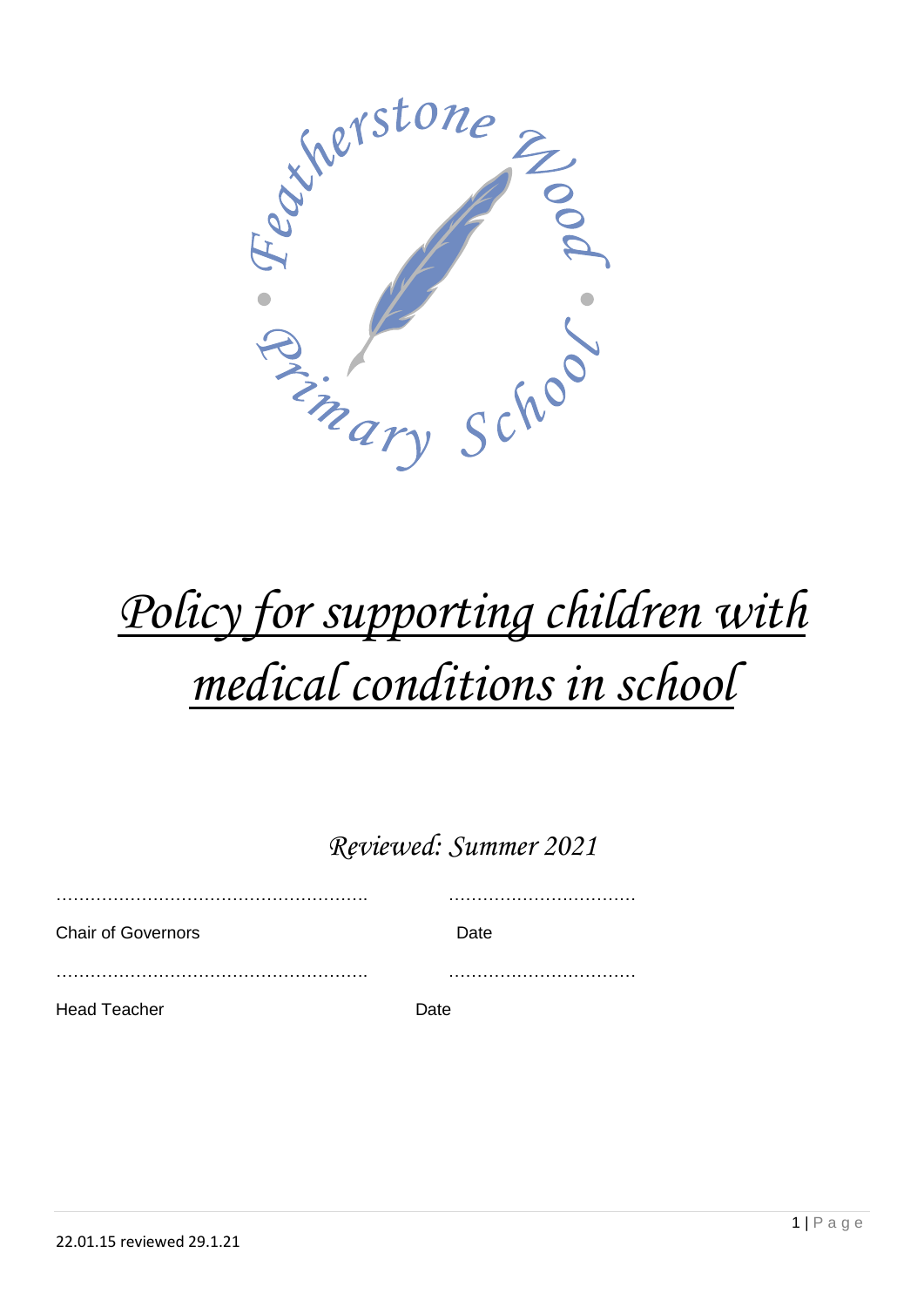*The policy framework describes the essential criteria for how a school can meet the needs of children and young people with long-term conditions. It is in line with DfE statutory guidance on Supporting Pupils with Medical Conditions (December 2015) for governing bodies of maintained schools and proprietors of academies in England*

[https://www.gov.uk/government/publications/supporting-pupils-at-school-with-medical-conditions--](https://www.gov.uk/government/publications/supporting-pupils-at-school-with-medical-conditions--3#history) [3#history](https://www.gov.uk/government/publications/supporting-pupils-at-school-with-medical-conditions--3#history)

The named member of school staff responsible for this medical conditions policy and its implementation is:

NAME Sarah Haynes.

ROLE SENCO/Deputy Head

DfE quidance

Governing bodies should ensure that all schools develop a policy for supporting pupils with medical conditions that is reviewed regularly and is readily accessible to parents and school staff. Governing bodies should ensure that the arrangements they set up include details on how the school's policy will be implemented effectively, including a named person who has overall responsibility for policy implementation.

Details should include:

- who is responsible for ensuring that sufficient staff are suitably trained,
- a commitment that all relevant staff will be made aware of the child's condition,
- cover arrangements in case of staff absence or staff turnover to ensure someone is always available,
- briefing for supply teachers.
- risk assessments for school visits, holidays, and other school activities outside of the normal timetable,
- monitoring of individual healthcare plans.

#### **Featherstone Wood Primary school is an inclusive community that supports and welcomes pupils with medical conditions.**

• This school is welcoming and supportive of pupils with medical conditions. It provides children with medical conditions with the same opportunities and access to activities (both school based and out-ofschool) as other pupils. No child will be denied admission or prevented from taking up a place in this school because arrangements for their medical condition have not been made.

• This school will listen to the views of pupils and parents/carers/carers.

• Pupils and parents/carers/carers feel confident in the care they receive from this school and the level of that care meets their needs.

• Staff understand the medical conditions of pupils at this school and that they may be serious, adversely affect a child's quality of life and impact on their ability and confidence

• All staff understand their duty of care to children and young people and know what to do in the event of an emergency.

• The whole school & local health community understand and support the medical conditions policy.

• This school understands that all children with the same medical condition will not have the same needs, our school will focus on the needs of each individual child.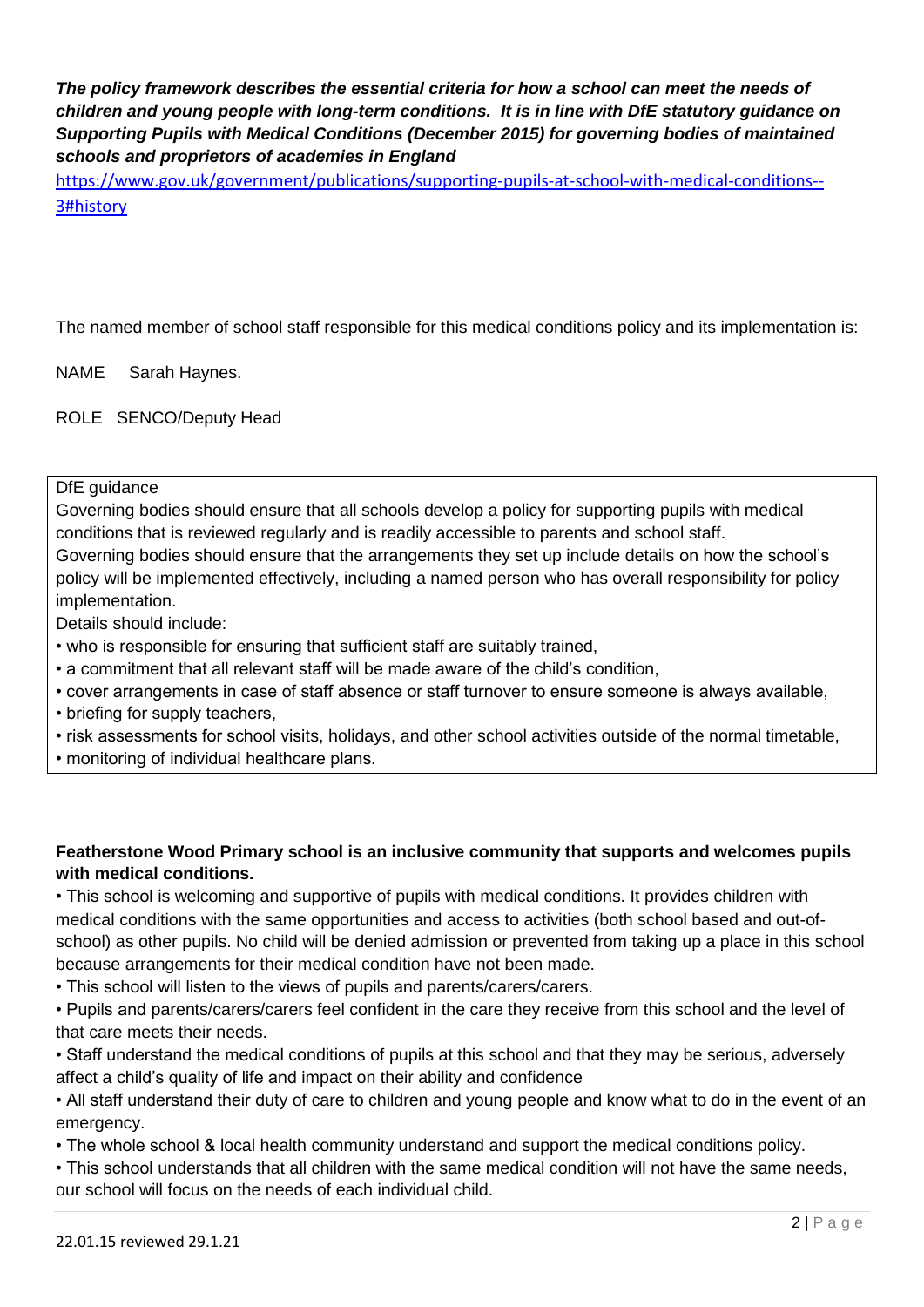• The school recognises its duties as detailed in Section 100 of the Children and Families Act 2014. (and other relevant legislation, see DfE guidance p27). Some children with medical conditions may be considered to be disabled under the definition set out in the Equality Act 2010. Where this is the case, this school complies with their duties under that Act. Some may also have special educational needs (SEN) and may have a Education, Health and Care (EHC) plan which brings together health and social care needs, as well as their special educational provision. For children with SEN, this policy should be read in conjunction with the Special educational needs and disability (SEND) code of practice.

#### **This school's medical conditions policy is drawn up in consultation with a wide range of local key stakeholders within both the school and health settings.**

• Stakeholders include pupils, parent/carers, school nurse, school staff, governors, and relevant local health specialist services.

#### **The medical conditions policy is supported by a clear communication plan for staff, parent/carers/carers and other key stakeholders to ensure its full implementation.**

• Pupils, parent/carers/carers, relevant local healthcare staff, and other external stakeholders are informed of and reminded about the medical conditions policy through clear communication channels.

#### **All staff understand and are trained in what to do in an emergency for children with medical conditions at this school.**

• All school staff, including temporary or supply staff, are aware of the medical conditions at this school and understand their duty of care to pupils in an emergency.

- All staff receive training in what to do in an emergency and this is refreshed at least once a year.
- All children with medical conditions that are complex, long-term or where there is a high risk that emergency intervention will be required at this school have an individual healthcare plan  $(HP)^1$ , which explains what help they need in an emergency. The IHP will accompany a pupil should they need to attend hospital. Parental permission will be sought and recorded in the IHP for sharing the IHP within emergency care settings.

• This school makes sure that all staff providing support to a pupil have received suitable training and ongoing support to ensure that they have confidence to provide the necessary support and that they fulfil the requirements set out in the pupil's IHP. This should be provided by the specialist nurse/school nurse/other suitably qualified healthcare professional and/or parent/carer. The specialist nurse/school nurse/other suitably qualified healthcare professional will confirm their competence and this school keeps an up to date record of all training undertaken and by whom.

- This school has chosen not to hold an emergency salbutamol inhaler for use by pupils.
- This school has chosen not to hold an emergency AAI

## **All staff understand and are trained in the school's general emergency procedures.**

•All staff, including temporary or supply staff should be aware of the content of this policy, know what action to take in an emergency and receive updates at least yearly. School nurses will provide annual training for common conditions e.g. asthma, allergies, epilepsy and diabetes.<sup>2</sup>

•If a pupil needs to attend hospital, a member of staff (preferably known to the pupil) will stay with them until a parent/carer arrives, or accompany a child taken to hospital by ambulance. They will not take pupils to hospital in their own car.

**.** 

<sup>&</sup>lt;sup>1</sup> An example template for an IHP has been produced by DfE - see template A.

<https://www.gov.uk/government/publications/supporting-pupils-at-school-with-medical-conditions--3>

<sup>&</sup>lt;sup>2</sup> For pupils requiring insulin injections/insulin via pumps or blood glucose monitoring in schools the Paediatric Diabetes Team will provide this level of training and education.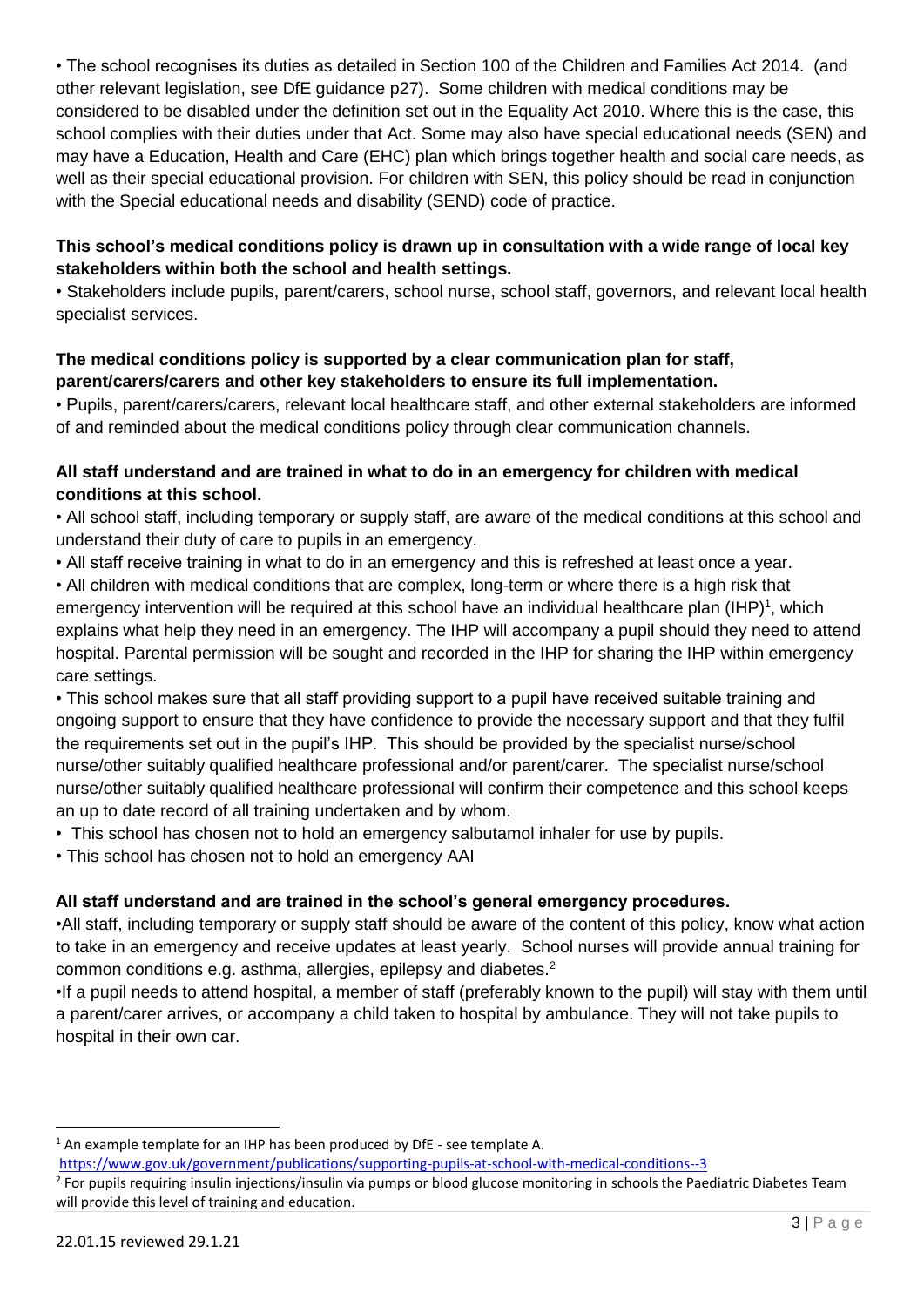#### **This school has clear guidance on providing care and support and administering medication at school.**

•This school understands the importance of medication being taken and care received as detailed in the pupil's IHP.

• Medication will only be administered when it would be detrimental to a child's health or school attendance not to do so.

•This school will make sure that there are sufficient members of staff who have been trained to administer the medication and meet the care needs of an individual child. This includes escort staff for home to school transport if necessary. This school will ensure that there are sufficient numbers of staff trained to cover any absences, staff turnover and other contingencies. This school's governing body has made sure that there is the appropriate level of insurance and liability cover in place.<sup>3</sup>

•This school will not give medication (prescription or non-prescription) to a child under 16 without a parent's written consent except in exceptional circumstances, and every effort will be made to encourage the pupil to involve their parent/carer, while respecting their confidentiality.

•When administering medication, for example pain relief, this school will check the maximum dosage and when the previous dose was given. Parents/carers will be informed.

•This school will make sure that a trained member of staff is available to accompany a pupil with a medical condition on an off-site visit, including overnight stays.

•Parents/carers/carers at this school understand that they should let the school know immediately if their child's needs change.

•If a pupil misuses their medication, or anyone else's, their parent/carer is informed as soon as possible and the school's disciplinary procedures are followed.

#### **This school has clear guidance on the storage of medication and equipment at school.**

•This school makes sure that all staff understand what constitutes an emergency for an individual child and makes sure that emergency medication/equipment, e.g. asthma inhalers, epi-pens etc are readily available wherever the child is in the school and on off-site activities, and are not locked away.

•Pupils may carry their own medication/equipment, or they should know exactly where to access it. Those pupils deemed component to carry their own medication/equipment with them will be identified and recorded through the pupil's IHP in agreement with parents/carers.

•Pupils can carry controlled drugs if they are deemed competent to do so, otherwise this school will store controlled drugs securely in a non-portable container, with only named staff having access. Staff at this school can administer a controlled drug to a pupil once they have had specialist training.

•This school will make sure that all medication is stored safely, and that pupils with medical conditions know where they are at all times and have access to them immediately. Under no circumstances will medication be stored in first aid boxes.

•This school will only accept medication that is in date, labelled and in its original container including prescribing instructions for administration. The exception to this is insulin, which though must still be in date, will generally be supplied in an insulin injector pen or a pump.

•Parents/carers/carers are asked to collect all medications/equipment at the end of the school term, and to provide new and in-date medication at the start of each term.

Where schools are not covered by HCC's insurance they should check with their own insurers.

**.** 

<sup>&</sup>lt;sup>3</sup> For school's covered by HCC's insurance where an IHP is in place; parents have consented for the school to administer medication / meet other support needs as part of that plan; trained staff undertake these support needs and record keeping in relation to administration is robust then liability cover would be in place for common treatments administered by staff. (e.g. in relation to oral medication, inhalers, epi-pens, pre-packaged doses via injection etc.)

The insurance section have a detailed list of treatments which are covered, if you have pupils with significant medical needs contact insurance@hertfordshire.gov.uk or by phone on 01992 555480 for further advice and to ensure coverage.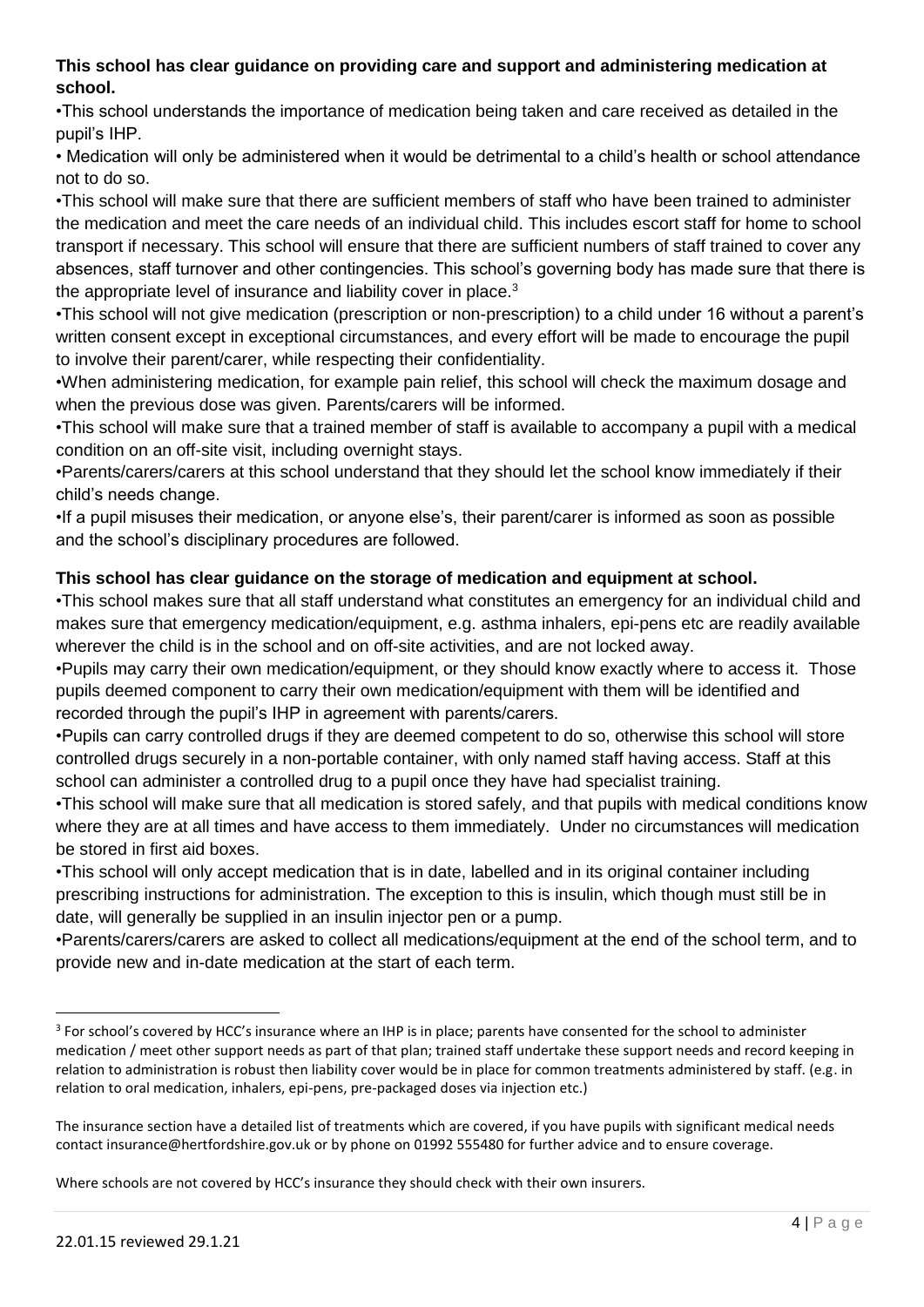•This school disposes of needles and other sharps in line with local policies. Sharps boxes are kept securely at school and will accompany a child on off-site visits. They are collected and disposed of in line with local authority procedures.

#### **This school has clear guidance about record keeping.**

•As part of the school's admissions process and annual data collection exercise parents/carers are asked if their child has any medical conditions. These procedures also cover transitional arrangements between schools.

•This school uses an IHP to record the support an individual pupil needs around their medical condition. The IHP is developed with the pupil (where appropriate), parent/carer, designated named member of school staff, specialist nurse (where appropriate) and relevant healthcare services. Where a child has SEN but does not have an EHC plan, their special educational needs are mentioned in their IHP. Appendix 2 is used to identify and agree the support a child needs and the development of an IHP.

•This school has a centralised register of IHPs, and an identified member of staff has the responsibility for this register.

•IHPs are regularly reviewed, at least every year or whenever the pupil's needs change.

•The pupil (where appropriate) parents/carers, specialist nurse (where appropriate) and relevant healthcare services hold a copy of the IHP. Other school staff are made aware of and have access to the IHP for the pupils in their care.

•This school makes sure that the pupil's confidentiality is protected.

•This school seeks permission from parents/carers before sharing any medical information with any other party.

•This school keeps an accurate record of all medication administered, including the dose, time, date and supervising staff.

#### **This school ensures that the whole school environment is inclusive and favourable to pupils with medical conditions. This includes the physical environment, as well as social, sporting and educational activities.**

•This school is committed to providing a physical environment accessible to pupils with medical conditions and pupils are consulted to ensure this accessibility. This school is also committed to an accessible physical environment for out-of-school activities.

•This school makes sure the needs of pupils with medical conditions are adequately considered to ensure their involvement in structured and unstructured activities, extended school activities and residential visits. •All staff are aware of the potential social problems that pupils with medical conditions may experience and use this knowledge, alongside the school's anti bullying policy, to help prevent and deal with any problems. They use opportunities such as PSHE and science lessons to raise awareness of medical conditions to help promote a positive environment.

•This school understands the importance of all pupils taking part in off site visits and physical activity and that all relevant staff make reasonable and appropriate adjustments to such activities in order they are accessible to all pupils. This includes out-of-school clubs and team sports. Risk assessments will be conducted as part of the planning process to take account of any additional controls required for individual pupil needs.

•This school understands that all relevant staff are aware that pupils should not be forced to take part in activities if they are unwell. They should also be aware of pupils who have been advised to avoid/take special precautions during activity, and the potential triggers for a pupil's medical condition when exercising and how to minimise these.

#### **This school makes sure that pupils have the appropriate medication/equipment/food with them during physical activity and offsite visits.**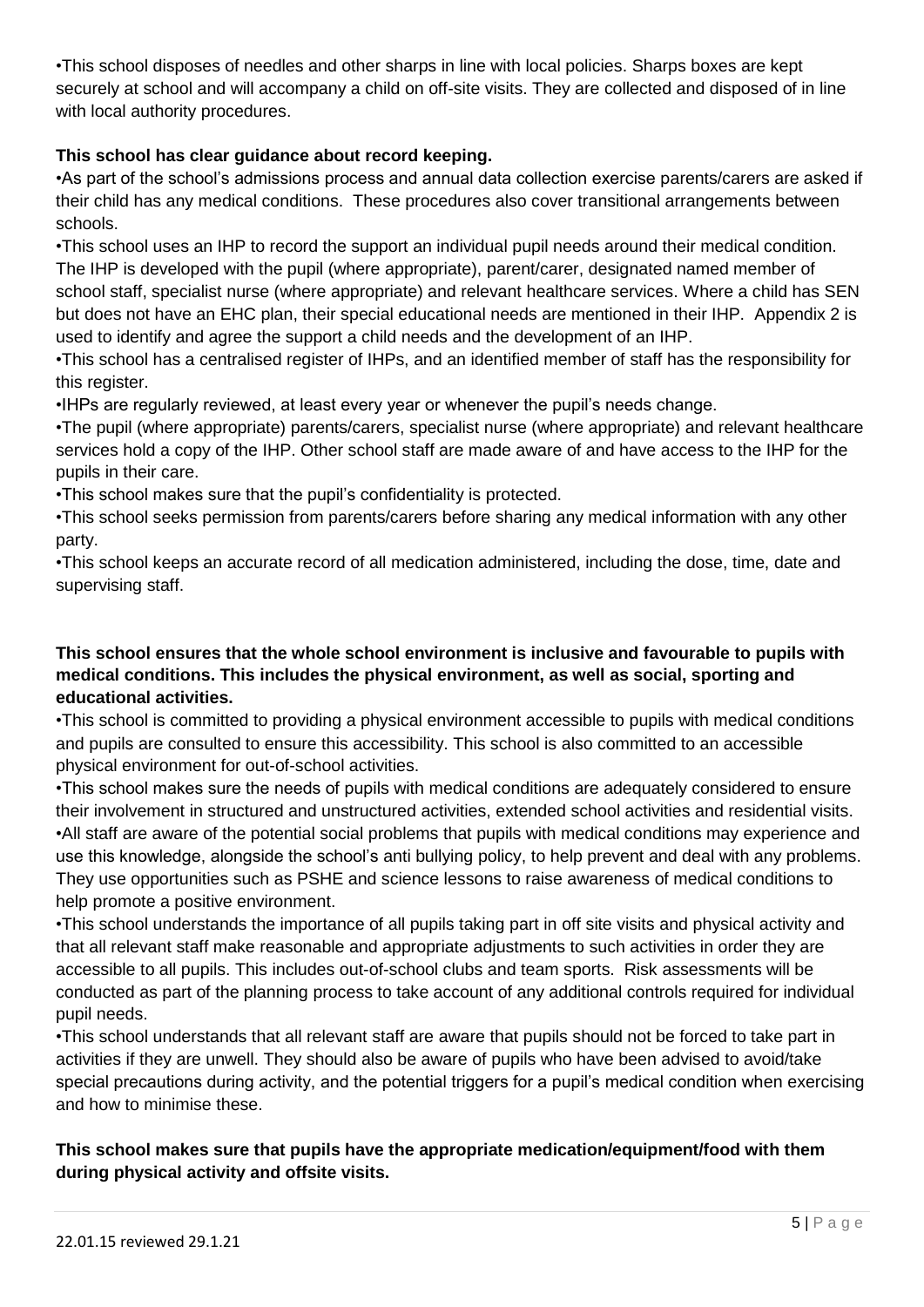•This school makes sure that pupils with medical conditions can participate fully in all aspects of the curriculum and enjoy the same opportunities at school as any other child, and that appropriate adjustments and extra support are provided.

•All school staff understand that frequent absences, or symptoms, such as limited concentration and frequent tiredness, may be due to a pupil's medical condition.

•This school will not penalise pupils for their attendance if their absences relate to their medical condition. •This school will refer pupils with medical conditions who are finding it difficult to keep up educationally to the SENCO/INCO who will liaise with the pupil (where appropriate), parent/carer and the pupil's healthcare professional.

•Pupils at this school learn what to do in an emergency.

•This school makes sure that a risk assessment is carried out before any out-of-school visit, including work experience and educational placements. The needs of pupils with medical conditions are considered during this process and plans are put in place for any additional medication, equipment or support that may be required.

**This school is aware of the common triggers that can make common medical conditions worse or can bring on an emergency. The school is actively working towards reducing or eliminating these health and safety risks and has a written schedule of reducing specific triggers to support this.** •This school is committed to identifying and reducing triggers both at school and on out-of-school visits. •School staff have been given training and written information on medical conditions which includes avoiding/reducing exposure to common triggers.

•The IHP details an individual pupil's triggers and details how to make sure the pupil remains safe throughout the whole school day and on out-of-school activities. Risk assessments are carried out on all out-of-school activities, taking into account the needs of pupils with medical needs.

•This school reviews all medical emergencies and incidents to see how they could have been avoided, and changes school policy according to these reviews.

#### **Each member of the school and health community knows their roles and responsibilities in maintaining and implementing an effective medical conditions policy.**

•This school works in partnership with all relevant parties including the pupil (where appropriate), parent/carer, school's governing body, all school staff, employers and healthcare professionals to ensure that the policy is planned, implemented and maintained successfully. •Key roles and responsibilities are outlined in Appendix 1.

#### **The medical conditions policy is regularly reviewed, evaluated and updated. Updates are produced every year.**

•In evaluating the policy, this school seeks feedback from key stakeholders including pupils, parents/carers, school nurses, specialist nurses and other relevant healthcare professionals, school staff, local emergency care services and governors. The views of pupils with medical conditions are central to the evaluation process.

Should parents and pupils be dissatisfied with the support provided they should discuss these concerns to the Headteacher.

**Linked Policies: Admissions Policy, Anti-bullying Policy, Equality Scheme, GDPR Policy, Health and Safety Policy, Intimate Care Policy, SEN Policy, Attendance Policy.**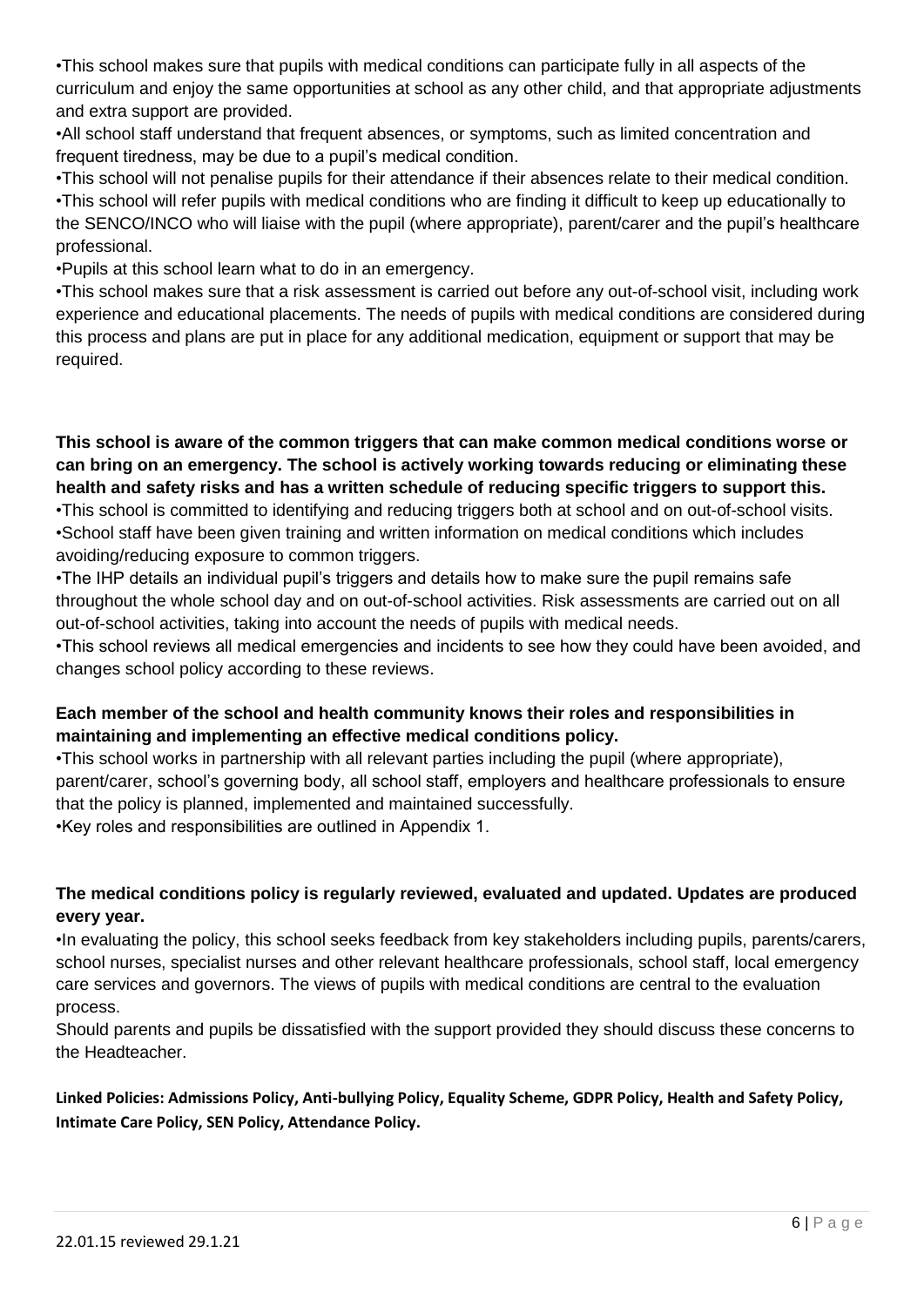Parent or healthcare professional informs school that child has been newly diagnosed, or is due to attend new school, or is due to return to school after a long-term absence, or that needs have changed

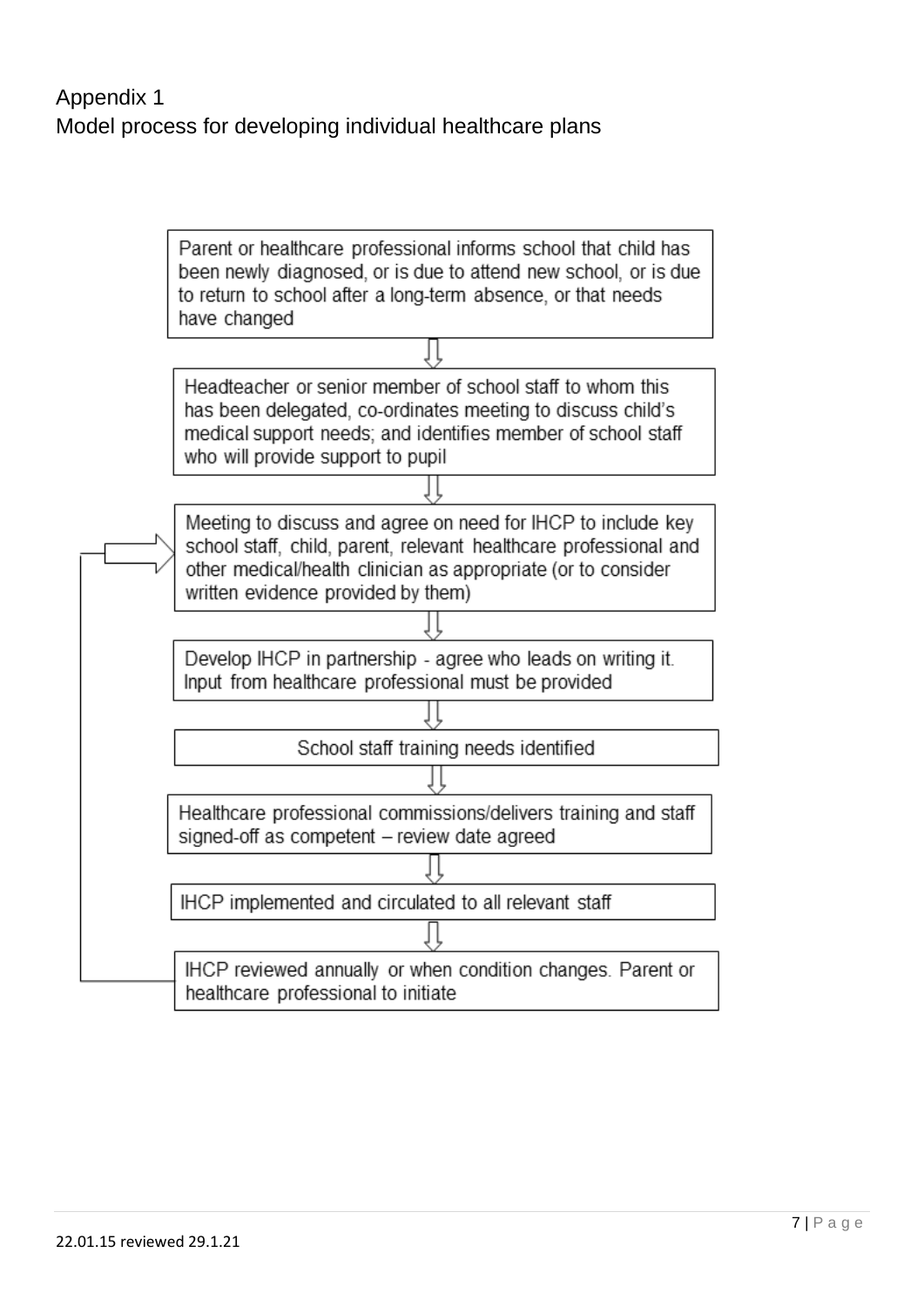## Appendix 2 Roles and responsibilities

**Governing bodies** – must make arrangements to support pupils with medical conditions in school, including making sure that a policy for supporting pupils with medical conditions in school is developed and implemented. They should ensure that pupils with medical conditions are supported to enable the fullest participation possible in all aspects of school life. Governing bodies should ensure that sufficient staff have received suitable training and are competent before they take on responsibility to support children with medical conditions. They should also ensure that any members of school staff who provide support to pupils with medical conditions are able to access information and other teaching support materials as needed.

**Headteacher** – should ensure that their school's policy is developed and effectively implemented with partners. This includes ensuring that all staff are aware of the policy for supporting pupils with medical conditions and understand their role in its implementation. Headteachers should ensure that all staff who need to know are aware of the child's condition. They should also ensure that sufficient trained numbers of staff are available to implement the policy and deliver against all individual healthcare plans, including in contingency and emergency situations. Headteachers have overall responsibility for the development of individual healthcare plans. They should also make sure that school staff are appropriately insured and are aware that they are insured to support pupils in this way. They should contact the school nursing service in the case of any child who has a medical condition that may require support at school, but who has not yet been brought to the attention of the school nurse.

**School staff** – any member of school staff may be asked to provide support to pupils with medical conditions, including the administering of medicines, although they cannot be required to do so. Although administering medicines is not part of teachers' professional duties, they should take into account the needs of pupils with medical conditions that they teach. School staff should receive sufficient and suitable training and achieve the necessary level of competency before they take on responsibility to support children with medical conditions. Any member of school staff should know what to do and respond accordingly when they become aware that a pupil with a medical condition needs help.

**School nurse** – every school has access to school nursing services. They are responsible for notifying the school when a child has been identified as having a medical condition which will require support in school. Wherever possible, they will do this before the child starts at the school. They would not usually have an extensive role in ensuring that schools are taking appropriate steps to support children with medical conditions, but may support staff on implementing a child's individual healthcare plan and provide advice and liaison, for example on training. School nurses can liaise with lead clinicians locally on appropriate support for the child and associated staff training needs - for example, there are good models of local specialist nursing teams offering training to local school staff, hosted by a local school. Community nursing teams will also be a valuable potential resource for a school seeking advice and support in relation to children with a medical condition.

**Other healthcare professionals** - including GPs, paediatricians, nurse specialists/community paediatric nurses – should notify the school nurse and work jointly when a child has been identified as having a medical condition that will require support at school. They may provide advice on developing healthcare plans. Anyone dealing with the medical care of a pupil in school should contact the named school nurse for that school to ensure a coordinated approach.

**Pupils** – with medical conditions will often be best placed to provide information about how their condition affects them. They should be fully involved in discussions about their medical support needs and contribute as much as possible to the development of, and comply with, their individual healthcare plan. Other pupils will often be sensitive to the needs of those with medical conditions.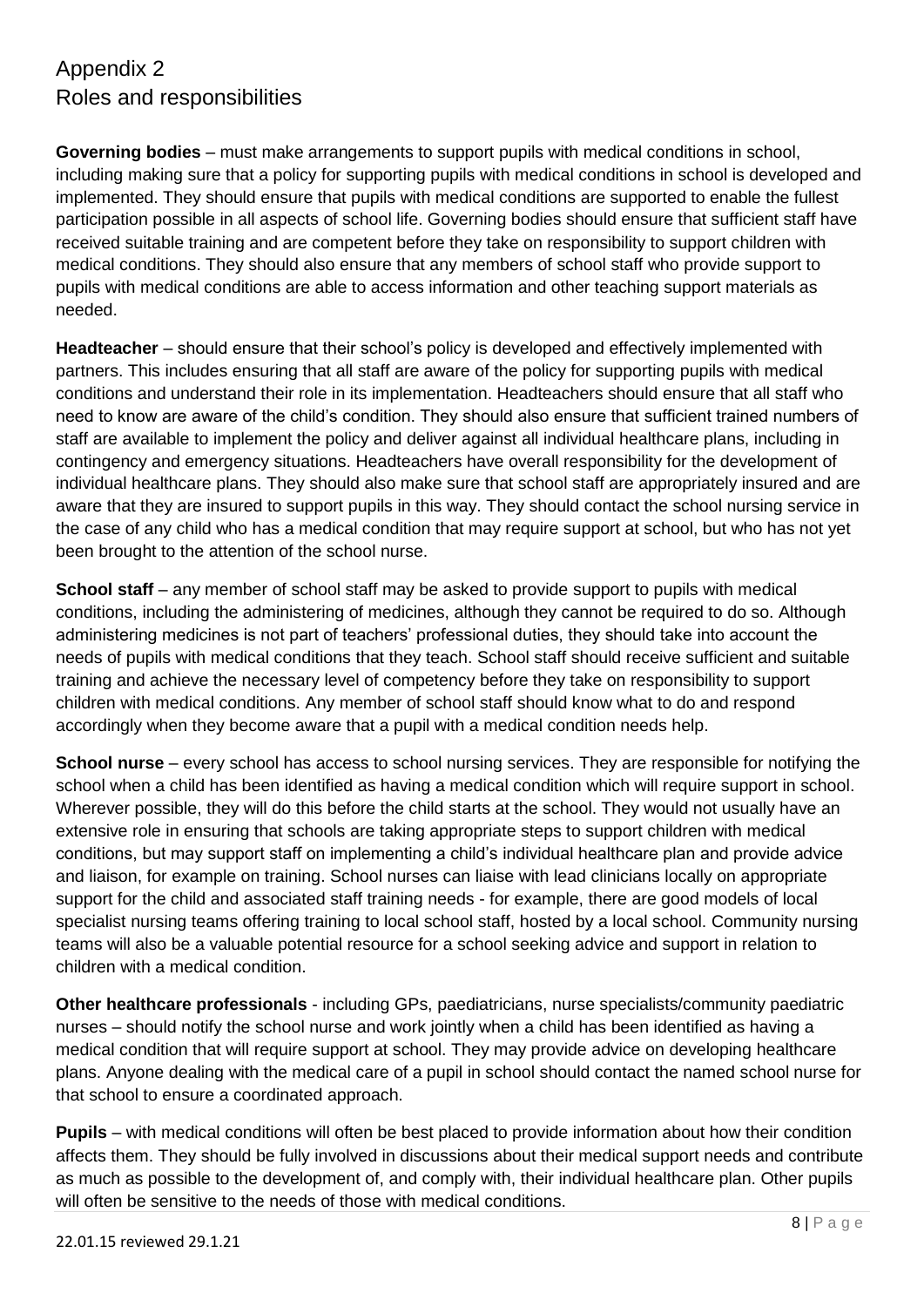**Parents/carers** – should provide the school with sufficient and up-to-date information about their child's medical needs. They may in some cases be the first to notify the school that their child has a medical condition. Parents/carers are key partners and should be involved in the development and review of their child's individual healthcare plan, and may be involved in its drafting. They should carry out any action they have agreed to as part of its implementation, eg provide medicines and equipment and ensure they or another nominated adult are contactable at all times.

## Appendix 3

## **Emergency Salbutamol Inhaler**

The school has chosen not to hold an emergency salbutamol inhaler for use by pupils

The Emergency Inhaler is stored in **(insert location)** and is clearly labelled to avoid confusion with a child's inhaler.

## **Emergency Adrenaline Auto-injector (AAI)**

The school has chosen not to hold a "spare" AAI device for emergency use on children who are at risk of anaphylaxis but whose own device is not available or not working.

The school's office staff for ensuring this protocol is followed are **A Larner and S Livermore** they are to check on a monthly basis the AAI(s) are present and in date and that replacement AAI(s) are obtained when expiry dates approach.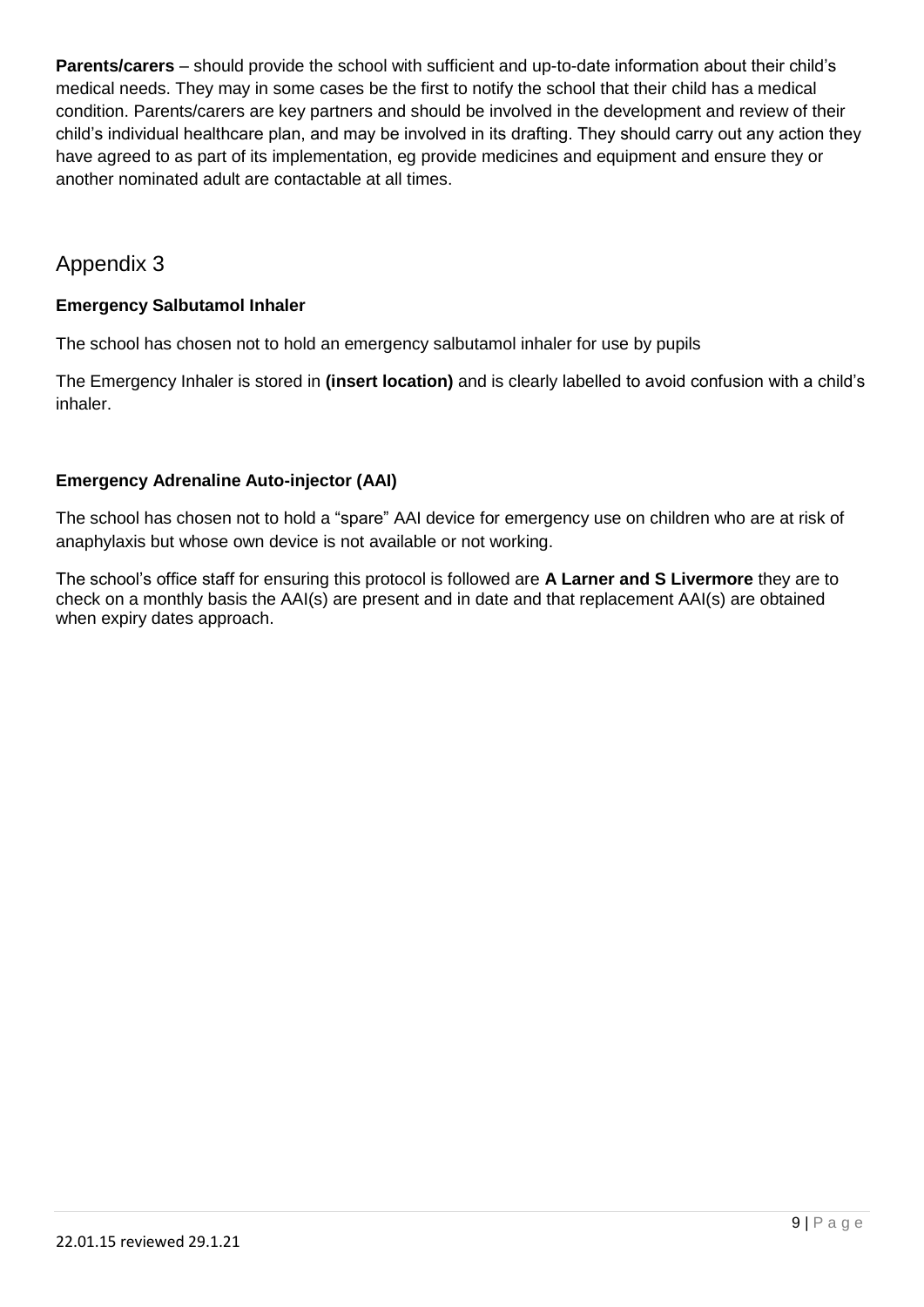| <b>Appendix 4:</b>                              |                     |
|-------------------------------------------------|---------------------|
| <b>Healthcare Plan</b>                          |                     |
|                                                 |                     |
| Name:                                           |                     |
| Date of birth:                                  |                     |
| <b>Condition:</b>                               |                     |
| <b>School: Featherstone Wood Primary School</b> |                     |
| Class:                                          | Date:               |
| GP:                                             | <b>Review Date:</b> |

#### **Contact Information**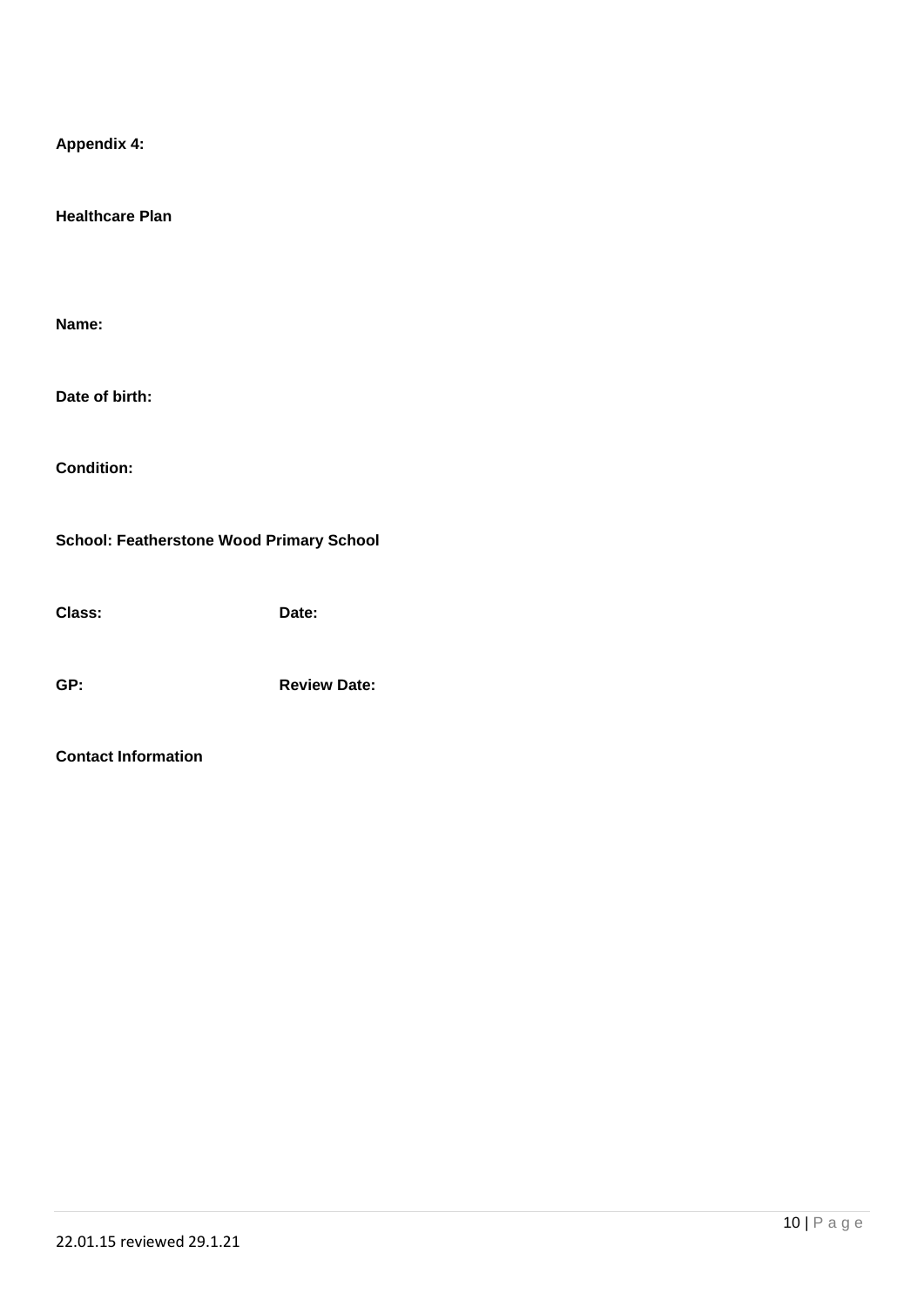#### **Describe condition and give details of pupil's individual symptoms:**

**Daily care requirements: (e.g. before sport/lunchtime)**

**What constitutes an emergency and action to be taken:**

**Healthcare plan completed by:**

**Designation:**

**Signature**

**Date:**

**Parent signature:**

**Date:**

**Appendix 5:**

#### **Parental agreement for school/setting to administer medicine**

The school/setting will not give your child medicine unless you complete and sign this form, and the school or setting has a policy that staff can administer medicine.

Name of School/Setting

**Date**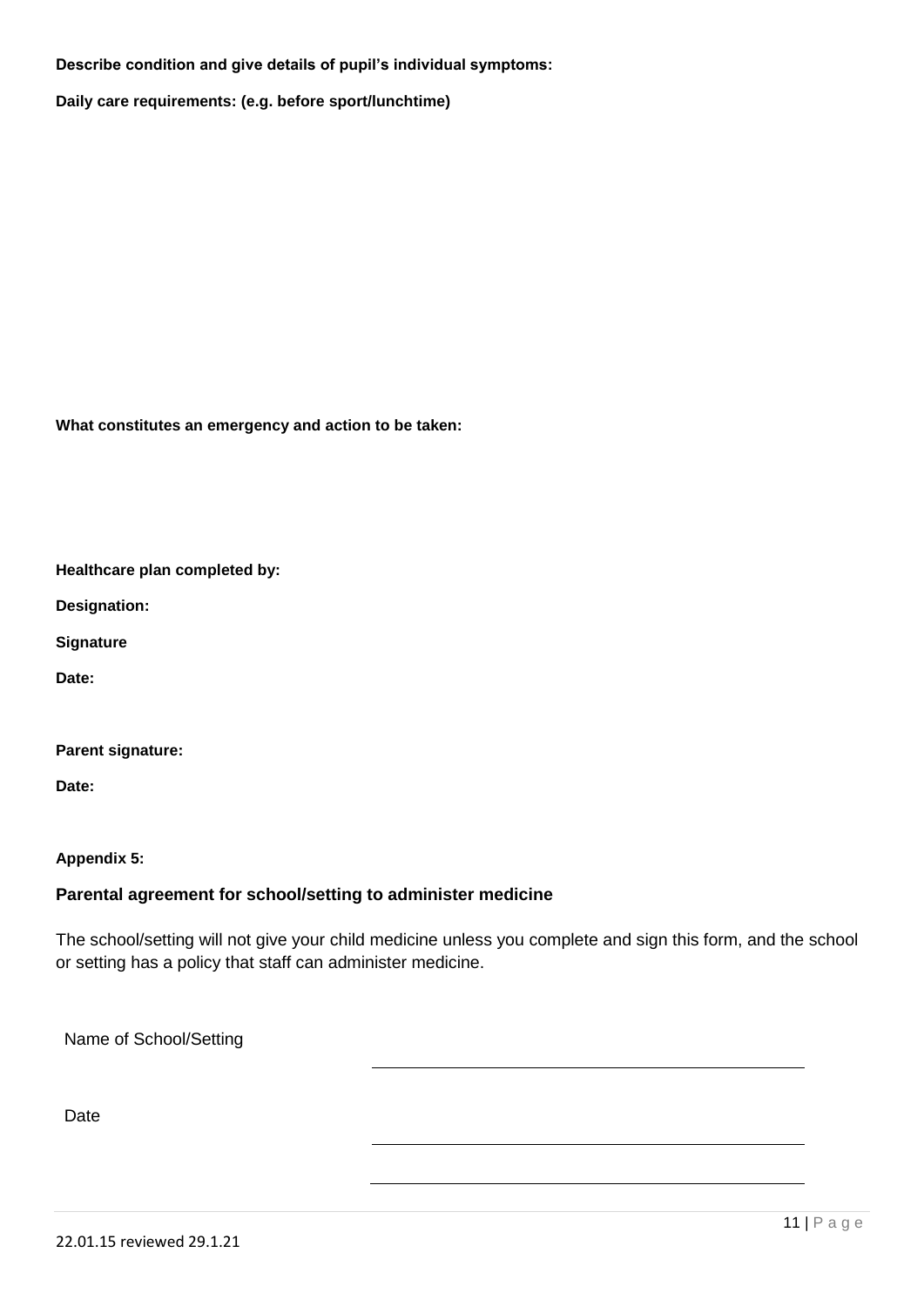| Child's Name                                                        |                                                                                                                                                                                                                                                                                                                                              |
|---------------------------------------------------------------------|----------------------------------------------------------------------------------------------------------------------------------------------------------------------------------------------------------------------------------------------------------------------------------------------------------------------------------------------|
| Group/Class/Form                                                    |                                                                                                                                                                                                                                                                                                                                              |
| Name and strength of medicine                                       |                                                                                                                                                                                                                                                                                                                                              |
| Expiry date                                                         |                                                                                                                                                                                                                                                                                                                                              |
| How much to give (i.e. dose to be<br>given)                         |                                                                                                                                                                                                                                                                                                                                              |
| When to be given                                                    |                                                                                                                                                                                                                                                                                                                                              |
| Any other instructions                                              |                                                                                                                                                                                                                                                                                                                                              |
| Number of tablets/quantity to be given<br>to school/setting         |                                                                                                                                                                                                                                                                                                                                              |
|                                                                     | Note: Medicines must be the original container as dispensed by the pharmacy                                                                                                                                                                                                                                                                  |
| Daytime phone no. of parent or adult<br>contact                     |                                                                                                                                                                                                                                                                                                                                              |
| Name and phone no. of GP                                            |                                                                                                                                                                                                                                                                                                                                              |
| Agreed review date to be initiated by<br>[name of member of staff]: |                                                                                                                                                                                                                                                                                                                                              |
|                                                                     | The above information is, to the best of my knowledge, accurate at the time of writing and I give consent to<br>school/setting staff administering medicine in accordance with the school/setting policy. I will inform the<br>school/setting immediately, in writing, if there is any change in dosage or frequency of the medication or if |

| Parent's signature: | <b>Print Name:</b> |
|---------------------|--------------------|
|---------------------|--------------------|

the medicine is stopped.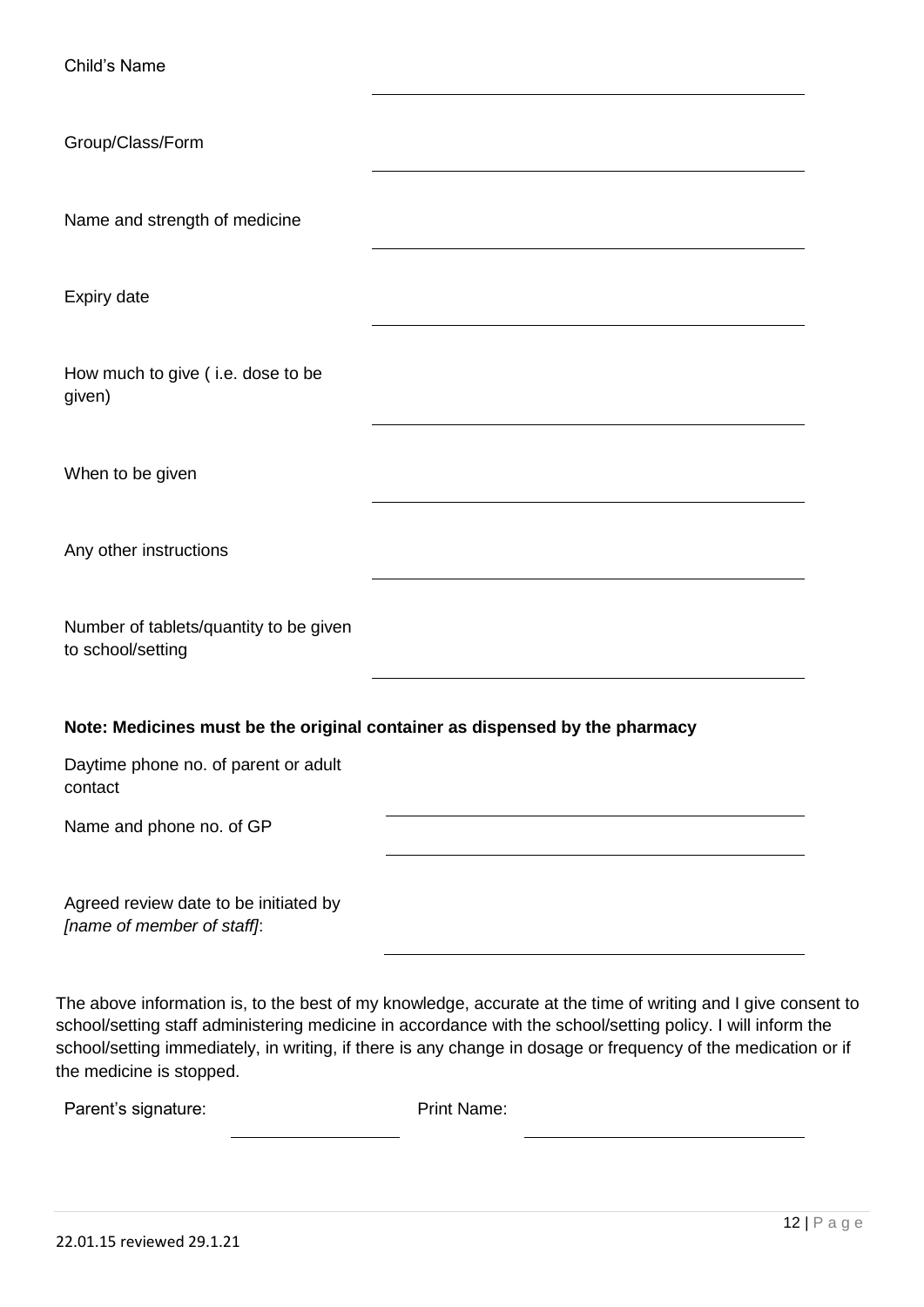**Log of Medication Given**